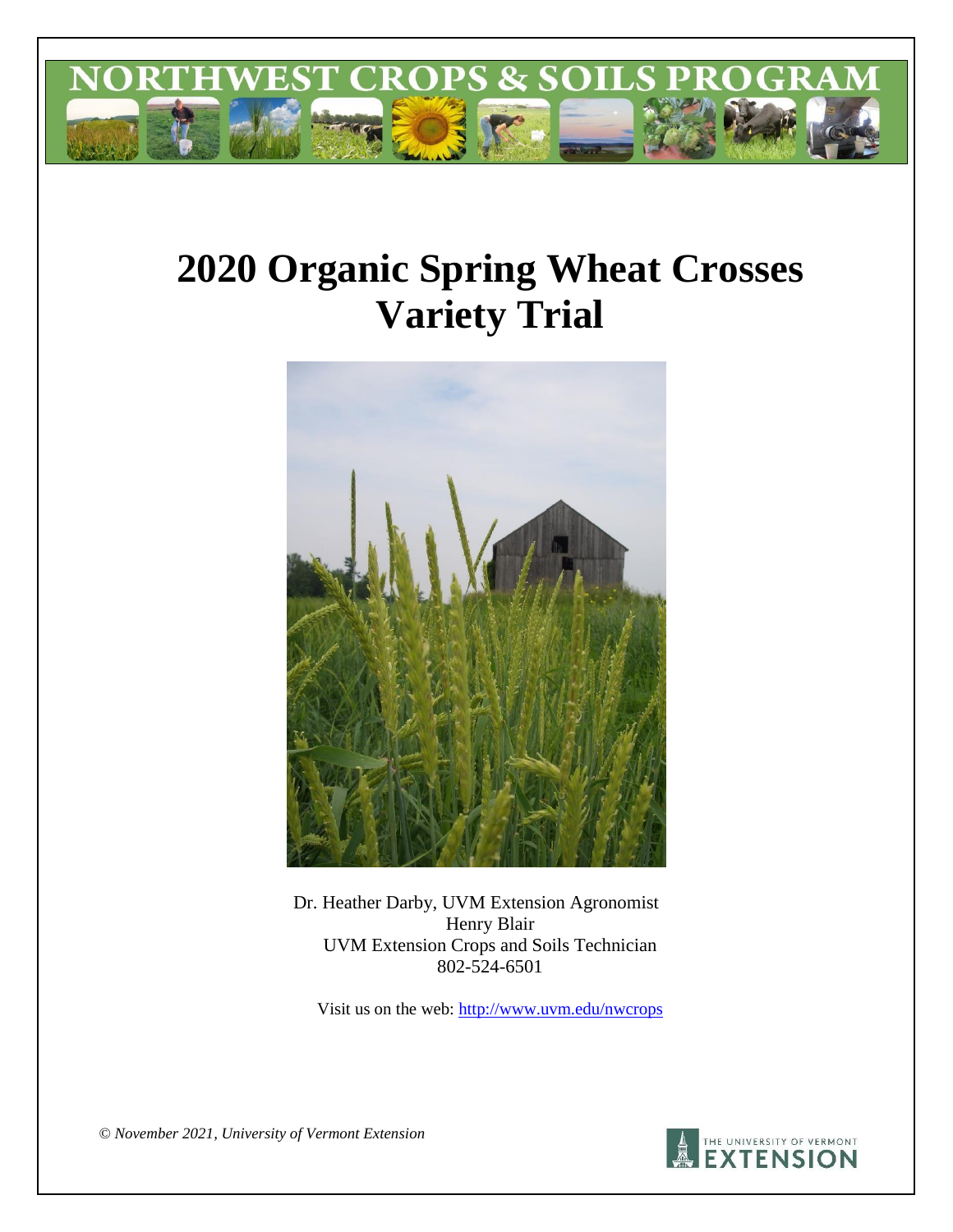#### **2020 SPRING WHEAT CROSSES TRIAL**

Dr. Heather Darby, University of Vermont Extension heather.darby[at]uvm.edu

The goal of this project is to develop new spring wheat varieties that are suited for organic management in Northeast soils and climatic conditions. Most commercially available varieties are developed in regions with climates, soils, and management techniques that are very different from northern New England. These modern varieties are also genetically homogenous and inbred for uniformity, sometimes resulting in rapid breakdown of genetic resistance to local diseases.

Eight crosses were developed by Dr. Stephen Jones of Washington State University, including crosses of two varieties bred by famed Vermont botanist and wheat breeder Cyrus Pringle. Of these varieties, a number of crosses were made that have been grown out on farms with varying soils and climates for several years. Farmers have continued to grow the crosses, select the best-looking plants, and capture the genetic diversity from the populations.

## **MATERIALS AND METHODS**

The crosses include Defiance/Otis, Faller/Tigre, Kelse/AC Walton, Kelse/Helios, Kingsey/Tigre, Surprise/Macon, Surprise/Otis, and Tigre/Faller. Parents of the crosses are listed in Table 1. Two modern varieties were planted in the trial as checks, this were Glenn and Tom, both are hard red spring wheat.

The trial was initiated in April of 2020 at Borderview Research Farm in Alburgh. Plots were managed with practices similar to those used by producers in the surrounding area. Agronomic information is displayed in Table 2. The experimental design was a randomized complete block with four replicates. The previous crop was corn silage. The field was disked and spike tooth harrowed prior to planting. The field was fertilized with 19-19-19 at a rate of 300 lbs  $ac^{-1}$  prior to seeding. Plots were seeded in 5' x 20' plots with a Great Plains Cone Seeder on 8-Apr at a seeding rate of 350 live seeds m<sup>-2</sup>. Field season data were collected on all varieties. Heights were determined on 21-Jul by taking three measurements per plot.

| <b>Cultivar</b>  | <b>Market</b> | Year | <b>Place of Origin</b> | Pedigree                            |
|------------------|---------------|------|------------------------|-------------------------------------|
|                  | <b>Class</b>  |      |                        |                                     |
| <b>AC</b> Walton | <b>HRSW</b>   | 1995 | Prince Edward Island   | Nobeoka                             |
|                  |               |      |                        | Bozu/2/Kolibri/Janus/3/Opal/Glenlea |
| Faller           | <b>HRSW</b>   | 2007 | North Dakota           | Amidon/Stoa/Kitt/Sumai3             |
| Helios           | <b>HRSW</b>   | 2006 | Saskatchewan           | BW674/AC Cadillac/AC Barrie         |
| Kelse            | <b>HRSW</b>   | 2008 | Washington             | Westbred 906R/PI520542/Scholar      |
| Kingsey          | <b>HRSW</b>   | 2011 | Quebec                 |                                     |
| Surprise         | <b>SWSW</b>   | 1875 | Vermont                | Chile Club/Michigan Club            |
| Tigre            | <b>HW</b>     | 2015 | France                 |                                     |
|                  | facultative   |      |                        |                                     |

**Table 1. Cultivars used as parents in spring wheat breeding project.**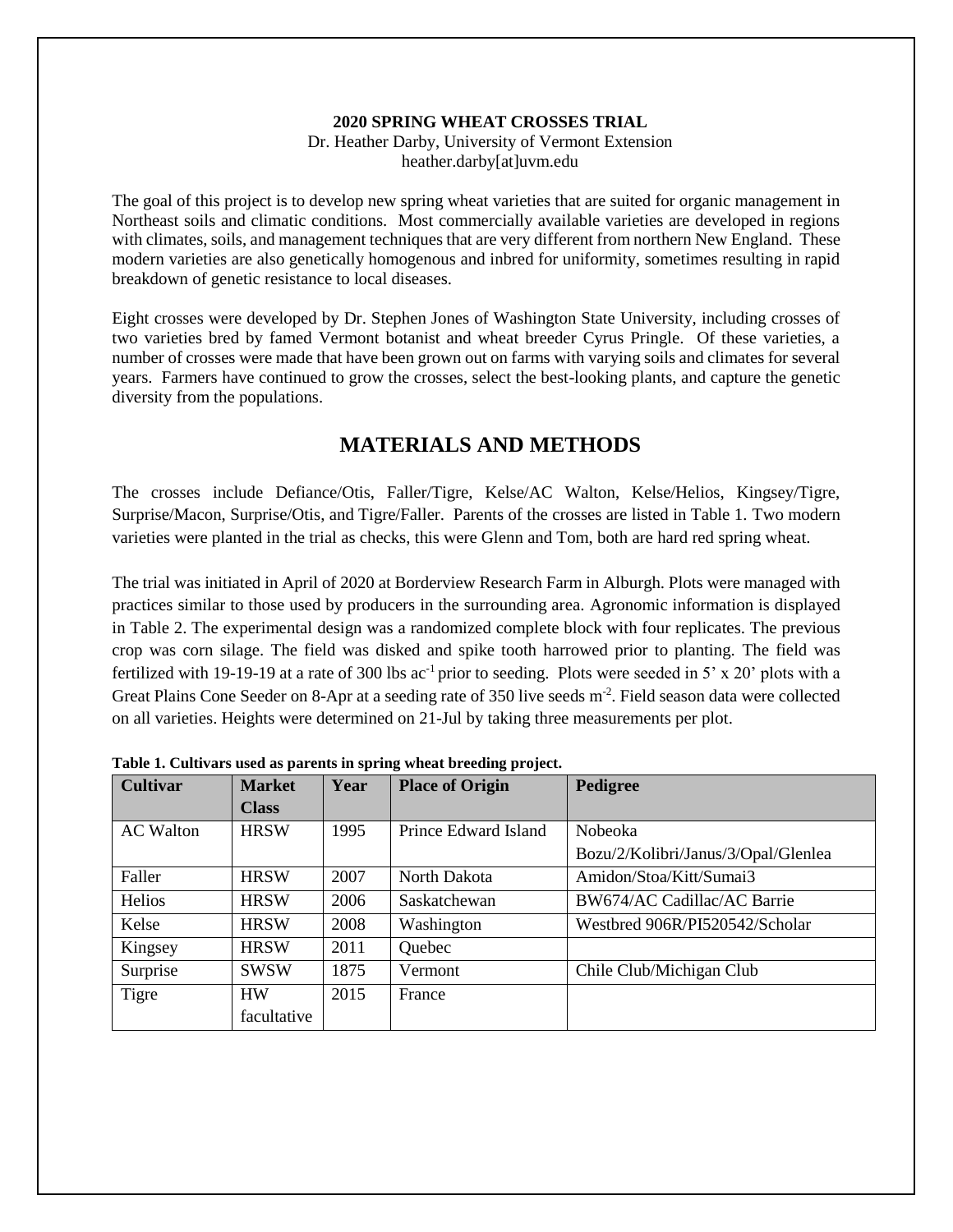|                           | Alburgh, VT                                      |  |  |  |  |
|---------------------------|--------------------------------------------------|--|--|--|--|
| <b>Trial information</b>  | <b>Borderview Research Farm</b>                  |  |  |  |  |
| Soil type                 | Covington silty clay loam, 0 to 3 percent slopes |  |  |  |  |
| <b>Previous crop</b>      | Corn silage                                      |  |  |  |  |
| <b>Seeding rate</b>       | 350 live seeds $m-2$                             |  |  |  |  |
| <b>Row spacing (in)</b>   | 6                                                |  |  |  |  |
| <b>Replicates</b>         | 4                                                |  |  |  |  |
| <b>Planting date</b>      | 8-Apr 2020                                       |  |  |  |  |
| <b>Harvest date</b>       | 31-Jul 2020                                      |  |  |  |  |
| Harvest area (ft)         | 5 x 20                                           |  |  |  |  |
| <b>Tillage operations</b> | Fall plow, disk & spike tooth harrow             |  |  |  |  |

**Table 2. Trial agronomic information, Alburgh, VT, 2020.**

Populations were determined on 12-May by counting two one-foot sections of row in each plot. Disease and arthropod damage were assessed on 8-Jul. The top two leaves from three plants per plot were examined and the extent of foliar damage due to plant diseases or arthropod pests was estimated on a percent cover basis. Lodging was visually assessed on 21-Jul as a percent of each plot that was lodged.

Plots were harvested with an Almaco SPC50 small plot combine on 31-Jul. Grain moisture, test weight, and yield were determined at harvest. Seed was cleaned with a small Clipper M2B cleaner (A.T. Ferrell, Bluffton, IN) and a subsample was collected to determine quality characteristics. Grain quality was determined at UVM Extension's Northwest Crop and Soils Quality Testing Laboratory (Burlington, Vermont). Samples were ground using the Perten LM3100 Laboratory Mill. Flour was analyzed for protein content using the Perten Inframatic 8600 Flour Analyzer. Most commercial mills target 12-15% protein content for bread wheat. Falling number was measured (AACC Method 56-81B, AACC Intl., 2000) on the Perten FN 1500 Falling Number Machine. The falling number indicates the level of enzymatic activity in the grain. It is determined by the time it takes, in seconds, for a stirrer to fall through a slurry of flour and water to the bottom of a test-tube. Falling numbers between 300-350 indicate low enzymatic activity and sound quality wheat. A falling number lower than 200 indicates high enzymatic activity and poor quality wheat, typically as a result of pre-harvest sprouting damage in the grain. Falling number above 400 is suitable but may retard fermentation when used for baking. Deoxynivalenol (DON), a vomitoxin, was analyzed using Veratox DON 5/5 Quantitative test from the NEOGEN Corp. This test has a detection range of 0.5 to 5 ppm. Samples with DON values greater than 1 ppm are considered unsuitable for human consumption. One sample of each variety was run and all tested well below the threshold for human consumption (data not shown).

Stand characteristics were analyzed using mixed model analysis using the mixed procedure of SAS (SAS Institute, 1999). Replications within the trial were treated as random effects, and treatments were treated as fixed. Treatment mean comparisons were made using the Least Significant Difference (LSD) procedure when the F-test was considered significant ( $p<0.10$ ).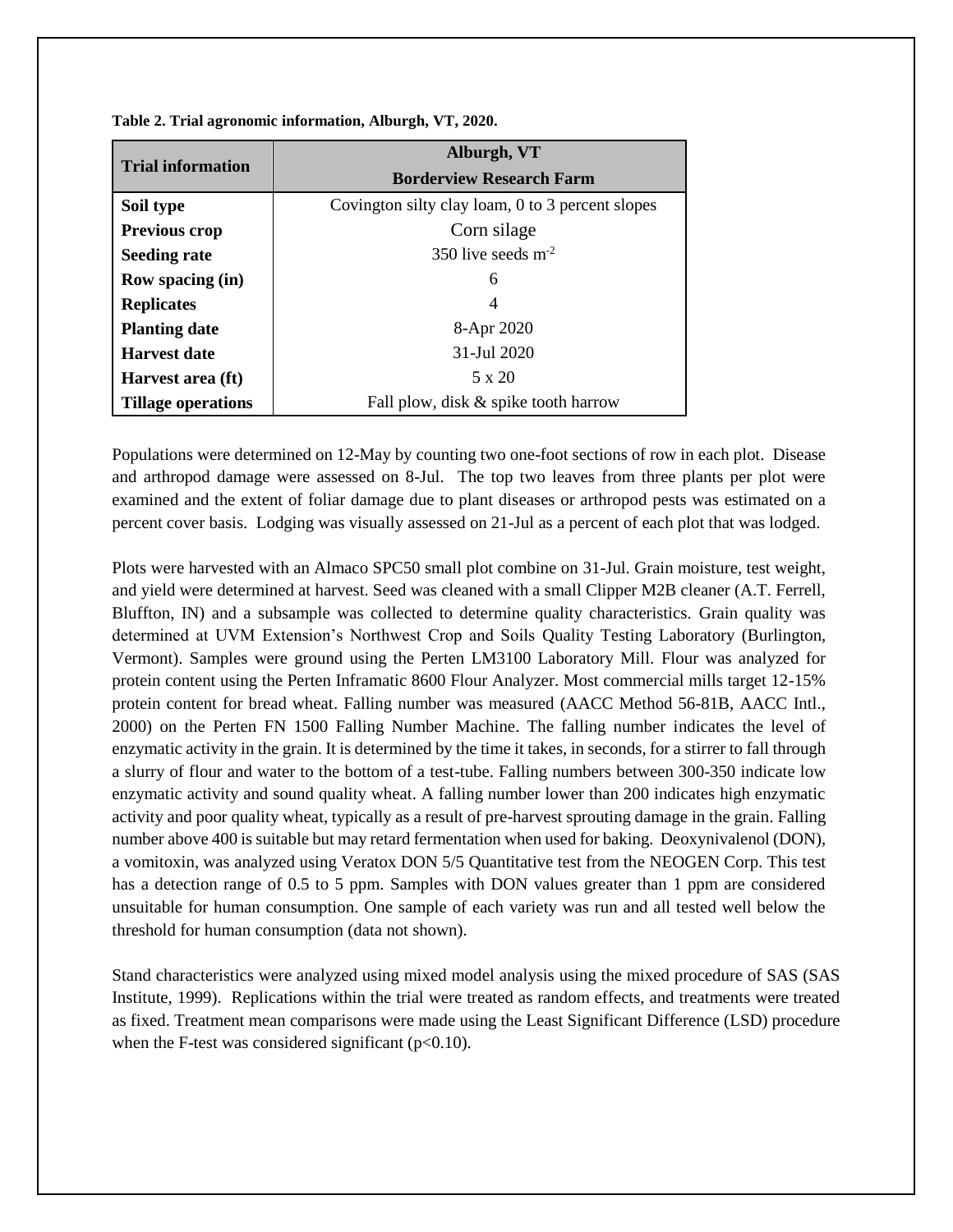Variations in project results can occur because of variations in genetics, soil, weather, and other growing conditions. Statistical analysis makes it possible to determine whether a difference among treatments is real or whether it might have occurred due to other variations in the field. At the bottom of each table, a LSD value is presented for each variable (e.g. yield). Least Significant Differences (LSD's) at the 10% level of probability are shown. Where the difference between two treatments within a column is equal to or greater than the LSD value at the bottom of the column, you can be sure in 9 out of 10 chances that there is a real difference between the two values. Treatments that

| <b>Treatment</b> | Yield |
|------------------|-------|
| A                | 2100* |
| B                | 1900* |
| $\mathcal{C}$    | 1700  |
| <b>LSD</b>       | 300   |

were not significantly lower in performance than the highest value in a particular column are indicated with an asterisk. In the previous example, treatment A is significantly different from treatment C but not from treatment B. The difference between A and B is equal to 200, which is less than the LSD value of 300. This means that these treatments did not differ in yield. The difference between A and C is equal to 400, which is greater than the LSD value of 300. This means that the yields of these treatments were significantly different from one another.

#### **RESULTS**

Seasonal precipitation and temperature recorded at Borderview Research Farm in Alburgh, VT are displayed in Table 3. An early period of dry weather allowed for early planting at the beginning of April. Cooler than average spring, but warmer and drier summer led to 3433 Growing Degree Days (GDDs) accumulated April to July, which was 55 GDDs above the 30-year average. Precipitation from April to July was 3.81 inches below normal.

|                                                     | Apr     | <b>May</b> | Jun     | Jul     |
|-----------------------------------------------------|---------|------------|---------|---------|
| Average temperature $({}^{\circ}F)$                 | 41.6    | 56.1       | 66.9    | 74.8    |
| Departure from normal                               | $-3.19$ | $-0.44$    | 1.08    | 4.17    |
|                                                     |         |            |         |         |
| Precipitation (inches)                              | 2.09    | 2.35       | 1.86    | 3.94    |
| Departure from normal                               | $-0.72$ | $-1.04$    | $-1.77$ | $-0.28$ |
|                                                     |         |            |         |         |
| Growing Degree Days $(32^{\circ}$ -95 $^{\circ}$ F) | 315     | 746        | 1046    | 1326    |
| Departure from normal                               | $-99$   | $-13$      | 35      | 132     |

 **Table 3. Seasonal weather data collected in Alburgh, VT, 2020.** 

Based on weather data from a Davis Instruments Vantage Pro2 with WeatherLink data logger. Historical averages are for 30 years of NOAA data (1981-2010) for Burlington, VT.

There was low disease pressure in the spring wheat crosses trial (Table 4). Several foliar diseases were observed during wheat development, including powdery mildew, leaf rust, and several diseases causing lesions and spotting to the leaf, including Septoria and tan spot. Foliar diseases reduce photosynthetic leaf area, use nutrients, and increase respiration and transpiration within colonized host tissues. The diseased plant typically exhibits reduced vigor, growth, and seed fill. The earlier occurrence, greater degree of host susceptibility, and longer duration of conditions favorable for disease development will increase the yield loss. The trial average was 7.43% of the foliar surface affected by foliar disease. The most common symptoms were lesions and spotting of the leaf that could be caused by a variety of viral, fungal, and bacterial infections. On 77.5% of plants scouted leaf spots were present, with an average of 2.3% of the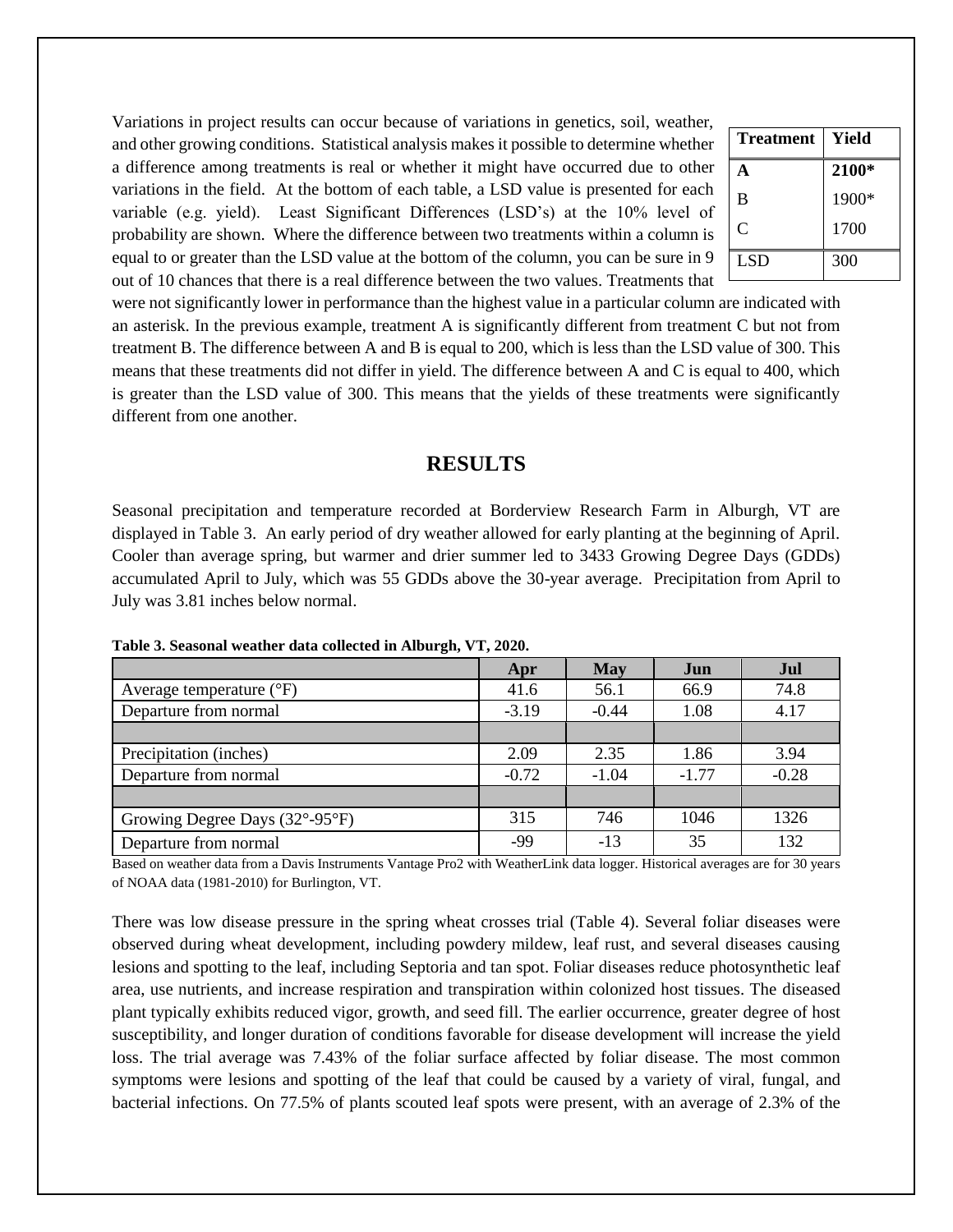foliar surface impacted in affected plants. Leaf rust was noted on 1.5% of plants scouted and powdery mildew was noted on 5.5% of plants scouted, both at an average of less than 1.0% of foliar surface affected in infected plants. The cultivar with the lowest total disease burden was Grange Corner Kelse/AC Walton with an average of 1.5% of the foliar surface affected by disease. The cultivar with the highest disease burden was Butterworks Kelse/AC Walton, with an average of 2.6% of the foliar surface affected by disease.

Overall, damage from pests was low in the spring wheat crosses. The most common arthropods affecting the wheat trials were mites and thrips. Mites are very small arthropods that feed on the sap of leaves of wheat and other grain crops. Leaves affected by mites may appear yellowish or silvery in early stages of infestation and later take on a scorched appearance. Injury caused by mites can result in stunted plants. Thrips are small insects with fringed wings that feed on a variety of plants by puncturing the cells and sucking up the contents. Damage caused by thrips includes discoloration and leaf scarring, reduced growth of the plant, and they can also act as a disease vector. Mites affected 88.5% of all plants scouted (average 6.9% foliar surface damaged) and thrips affected 95.5% of all plants scouted (average 3.7% foliar surface area damaged). Other common pests were cereal leaf beetle (18.5% of plants were affected at an average of 2.70% damage per plant), slugs (4% of plants affected at an average of 0.6% per plant), and corn borer (21.5% of plants affected at an average of 2.3% per plant). The cross with the best overall pest rating was Essex Kingsey/Tigre (2.0% of the foliar surface damaged by arthropod pests). All other crosses had less than 5.00% of the foliar surface damaged by pests. Glenn, the commercial check variety, had 5.2% of the foliar surface damaged by pests. Essex Kelse/AC Walton was the cross that had the most arthropod damage, with 3.9%% of the foliar surface damaged by pests.

| <b>Variety</b>            | Powdery                         | Leaf   | <b>Rust</b> | <b>Physical</b> | <b>Thrips</b> | <b>Mites</b> | <b>Beetle</b> | <b>Borer</b> | <b>Slug</b> | <b>Weeds</b> |
|---------------------------|---------------------------------|--------|-------------|-----------------|---------------|--------------|---------------|--------------|-------------|--------------|
|                           | <b>Mildew</b>                   | spots  |             | damage          |               |              |               |              |             |              |
|                           | % of leaf area impacted by pest |        |             |                 |               |              |               |              |             |              |
| Adirondack Kelse/AC       | $0.5*$ ‡                        | $2.6*$ | 0.0         | $3.4*$          | $3.4*$        | 9.5          | $4.4*$        | $1.0*$       | 0.0         | $16.3*$      |
| Walton                    |                                 |        |             |                 |               |              |               |              |             |              |
| Adirondack                | 0.0                             | $2.7*$ | 0.0         | $4.8*$          | 5.0           | $8.2*$       | $1.6*$        | $2.5*$       | 0.0         | 23.8         |
| Kelse/Helios              |                                 |        |             |                 |               |              |               |              |             |              |
| Butterworks Kelse/AC      | $0.3*$                          | $2.2*$ | 0.0         | 7.9             | $3.4*$        | $3.9*$       | $0.5*$        | $3.2*$       | 0.0         | 7.5          |
| Walton                    |                                 |        |             |                 |               |              |               |              |             |              |
| Essex Kelse/AC            | $0.3*$                          | $2.5*$ | 0.0         | $3.7*$          | $4.0*$        | 9.9          | $3.4*$        | $2.3*$       | 0.0         | $16.3*$      |
| Walton                    |                                 |        |             |                 |               |              |               |              |             |              |
| <b>Essex Kelse/Helios</b> | $1.0*$                          | $1.7*$ | $0.3*$      | $5.4*$          | $2.9*$        | $6.3*$       | $3.1*$        | $2.1*$       | $1.3*$      | 18.8*        |
| Essex Kingsey/Tigre       | $0.9*$                          | $2.4*$ | 0.0         | 3.3             | $3.0*$        | 3.4          | 0.0           | $2.3*$       | $1.5*$      | 21.3         |
| Glenn                     | $0.5*$                          | 2.9    | $0.3*$      | 3.3             | 4.8           | $8.4*$       | 7.6           | 3.9          | $1.5*$      | $16.3*$      |
| <b>Grange Corner</b>      | 0.0                             | 3.1    | 0.0         | $4.6*$          | 4.6           | $7.1*$       | $3.0*$        | 0.5          | $1.0*$      | 18.8*        |
| Faller/Tigre              |                                 |        |             |                 |               |              |               |              |             |              |
| Grange Corner             | $1.0*$                          | $1.6*$ | 0.0         | 3.3             | $3.8*$        | $7.3*$       | $0.5*$        | 4.3          | $0.5*$      | $15.0*$      |
| Kelse/AC Walton           |                                 |        |             |                 |               |              |               |              |             |              |
| Tom                       | $0.3*$                          | 1.5    | $0.3*$      | $4.1*$          | 2.4           | $4.8*$       | $2.9*$        | $1.0*$       | $0.3*$      | 7.5          |
| $LSD$ (p=0.10)            | 1.1                             | 1.3    | 0.3         | 3.7             | 1.9           | 5.1          | 4.7           | 2.8          | 1.8         | 11.8         |
| Mean                      | 0.5                             | 2.3    | 0.1         | 4.4             | 3.7           | 6.9          | 2.7           | 2.3          | 0.6         | 16.1         |

**Table 4. Pest and disease pressure in Spring Wheat Crosses, Alburgh, VT, 2020.**

‡\* Varieties with an asterisk are not significantly from the top performer in **bold**.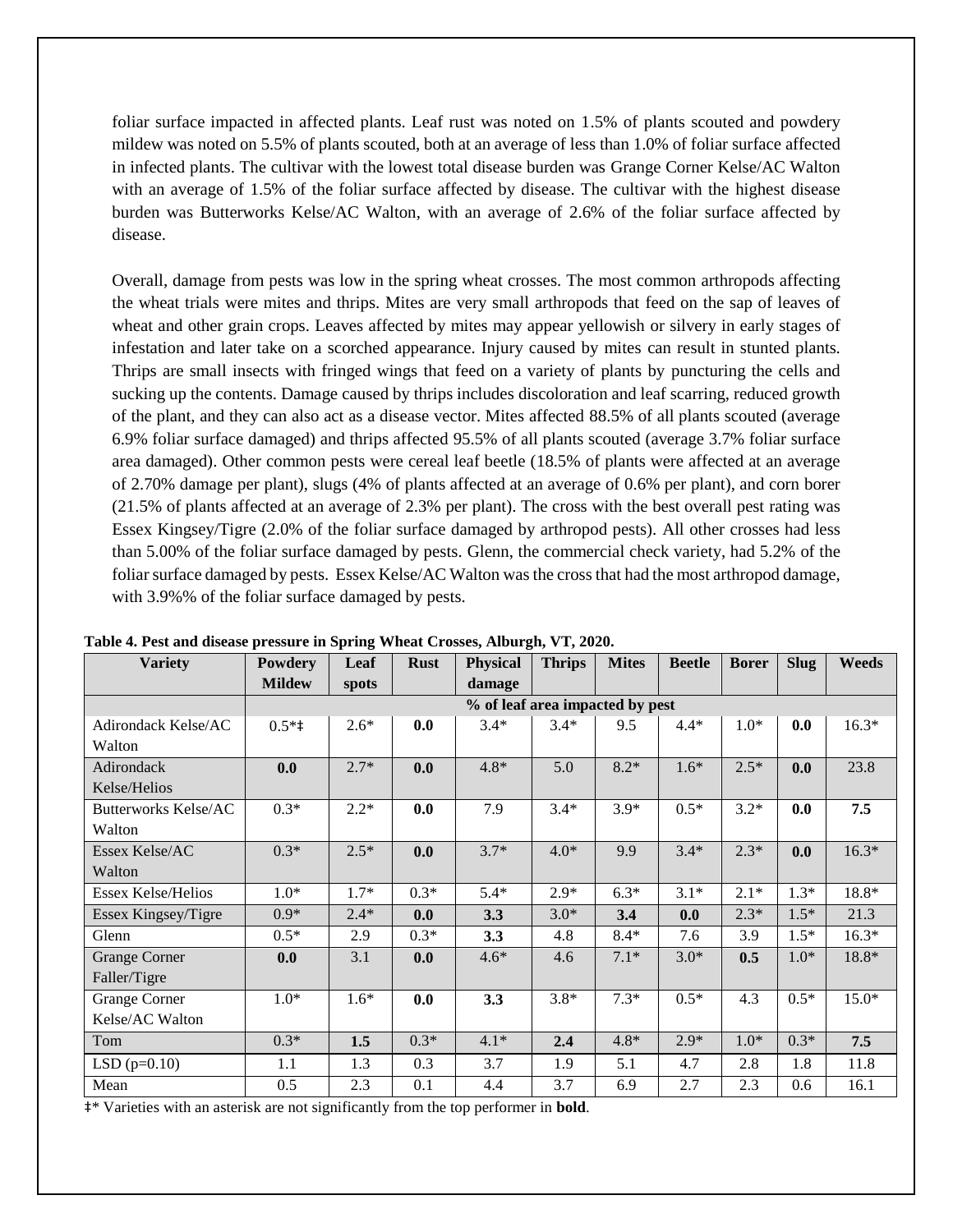Agronomic data were collected through the growing season (Table 5). All crosses in the trial had populations over 300 plants m<sup>-2</sup>. The highest population was the Glenn and Essex Kelse/AC Walton with 360 plants  $m<sup>2</sup>$ . Six varieties had populations that were lower than the target population of 350 plants  $m<sup>2</sup>$ .

Table 5 shows heights, lodging and harvest data for the spring wheat crosses trial. Varieties had an average yield of 2760 lbs ac<sup>-1</sup> adjusted for 13.5% moisture. The top yielding variety was Essex Kingsey/Tigre, at 3161 lbs ac<sup>-1</sup>. Every variety in the trial yielded above 2000 lbs ac<sup>-1</sup>. Grange Corner Faller/Tigre had the highest average plant height at 97 cm and Adirondack Kelse/Helios the lowest at 78 cm.

Harvest moisture below 14% is desirable for grain storage. Wheat above this moisture content must be dried down after harvest, adding time and cost to farmers. Every variety in this trial had moistures above 14% and required drying before storage. Grange Corner Faller/Tigre had the lowest harvest moisture at 19.0% and Essex Kelse/AC Walton had the highest at 20.3%. Test weight is the measure of grain density, which is determined by weighing a known volume of grain. Industry standard for wheat is 60 lbs bu<sup>-1</sup>. None of the varieties in this trial met the industry standard, Adirondack Kelse/AC Walton had the highest test weight at  $55.4$  lbs bu<sup>-1</sup>.

| <b>Variety</b>                     | <b>Populations</b> | Height         | Lodging       | <b>Test</b><br>weight          | <b>Moisture</b> | Yield<br>13.5%<br>moisture    |
|------------------------------------|--------------------|----------------|---------------|--------------------------------|-----------------|-------------------------------|
|                                    | plants $m2$        | cm             | $\frac{0}{0}$ | $\mathbf{lbs}\mathbf{bu}^{-1}$ | $\frac{0}{0}$   | $\text{lbs}$ ac <sup>-1</sup> |
| Adirondack Kelse/AC Walton         | $340*$             | 87             | $12.5*$       | 55.4                           | 19.9            | 3020*                         |
| <b>Adirondack Kelse/Helios</b>     | $340*$             | 78             | 4.00          | $54.7*$                        | $19.4*$         | 2454                          |
| <b>Butterworks Kelse/AC Walton</b> | $350*$             | 90             | $8.80*$       | 53.8                           | $19.5*$         | 2555                          |
| Essex Kelse/AC Walton              | 360                | 94             | 12.8*         | 53.9                           | 20.3            | $2757*$                       |
| Essex Kelse/Helios                 | $340*$             | 88             | 38.8          | 53.2                           | 20.0            | 2743                          |
| Essex Kingsey/Tigre                | 320                | 94             | $12.5*$       | 53.5                           | 19.6            | 3161                          |
| Glenn                              | 360                | 91             | 37.8          | 53.2                           | 19.9            | 2744                          |
| Grange Corner Faller/Tigre         | $340*$             | 97             | $4.30*$       | 53.2                           | <b>19.0</b>     | 2587                          |
| Grange Corner Kelse/AC             | 340*               | 90             | 21.3          | $54.1*$                        | 19.6            | 2692                          |
| Tom                                | $350*$             | 82             | 4.00          | $54.2*$                        | $19.2*$         | 2889*                         |
| $LSD(p=0.10)$                      | 30                 | $\overline{2}$ | 13.8          | 1.4                            | 0.5             | 406                           |
| Trial mean                         | 340                | 89             | 15.7          | 53.9                           | 19.6            | 2760                          |

**Table 5. Spring wheat harvest data, Alburgh, VT, 2020.** 

‡\*Varieties marked with an asterisk are not significantly different from the top performer in **bold**.

All varieties tested above 12% protein (Table 6), adjusted for 12.5% moisture, which is within the range for high quality bread flour. The ideal range for bread wheat is 12-15% crude protein, though some artisan bread bakers have found success working with wheat in the 10-12% range, depending on the end-product. The Cross with the highest protein level was Adirondack Kelse/Helios at 15.5%, the highest protein in the trial was the commercial variety Tom at 16.5%. The trial mean is 14.9% protein and 3 varieties tested above 15%.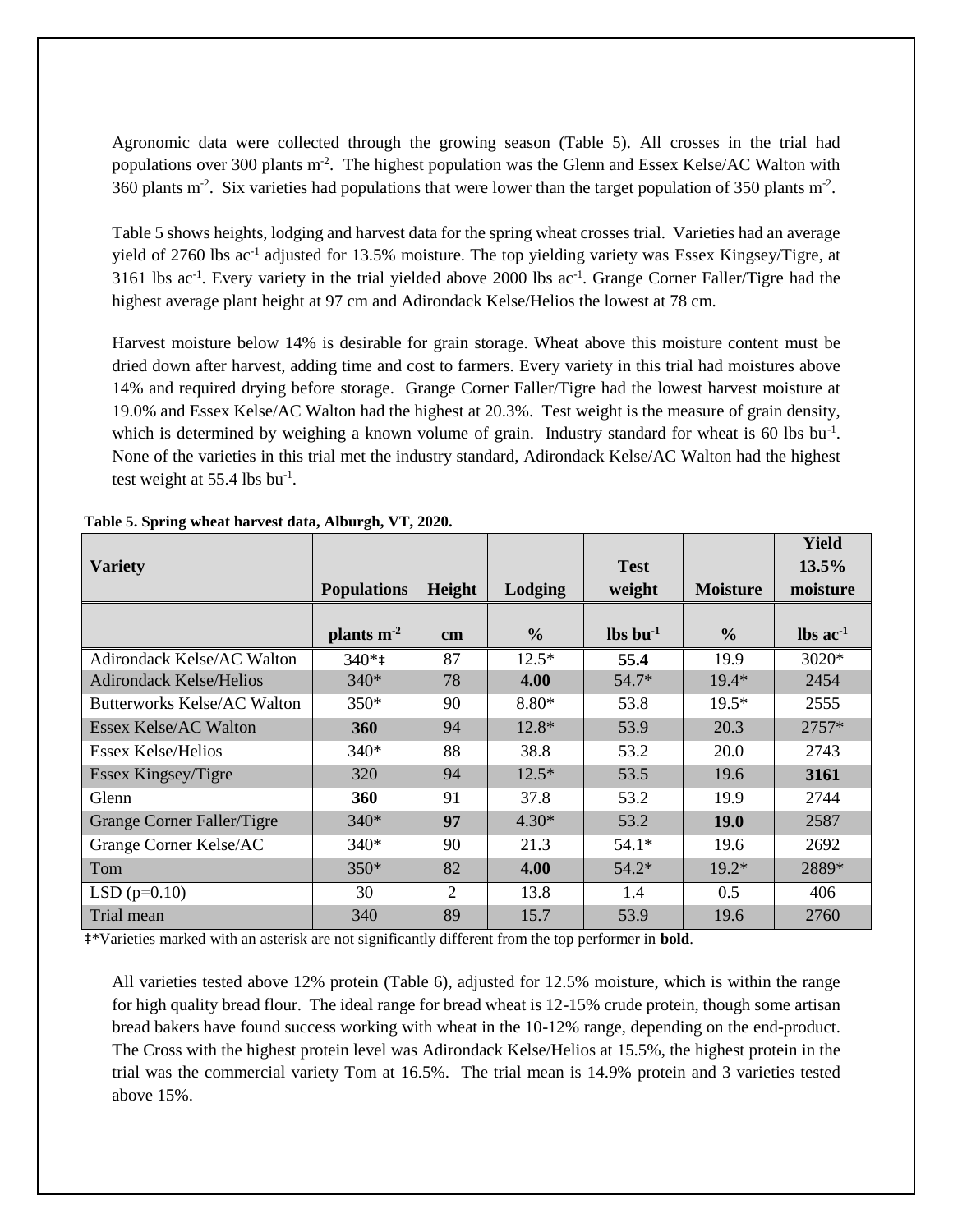Falling number measures viscosity by recording the time in seconds it takes for a plunger to fall through a slurry to the bottom of a test tube. The viscosity is an indicator of enzymatic (alpha-amylase) activity in the kernel which most often results from pre-harvest sprouting in the grain. Low falling number indicates high enzymatic activity, or more pre-harvest sprouting damage. This is most common if there are rain events as the grain is ripening prior to harvest. Low falling number, below 250, has a negative impact on bread quality and can lead to lower prices paid for the wheat or possible rejection at the mill. The ideal range for wheat is 250-350. High falling numbers, over 400 seconds, can potentially lead to slower fermentation, poorer loaf volume and drier bread texture, depending on the end product. The falling number mean was 369 seconds. Essex Kingsey/Tigre had the lowest falling number at 280, well within the ideal range for bread baking. The highest falling number was Tom at 465. Glenn was the only other variety testing above 400. Each of the other varieties in the trial tested in the 300s which is an acceptable range for bread wheat.

One replicate per variety was tested for deoxynivalenol (DON) vomitoxin, and all were below the FDA threshold of 1 ppm which is considered safe for human consumption (data not shown).

| <b>Variety</b>                    | Crude protein @<br>12.5% moisture | <b>Falling Number</b> |  |
|-----------------------------------|-----------------------------------|-----------------------|--|
|                                   | $\frac{0}{0}$                     | second                |  |
| <b>Adirondack Kelse/AC Walton</b> | 14.0                              | 345                   |  |
| <b>Adirondack Kelse/Helios</b>    | $15.5**$                          | 375                   |  |
| Butterworks Kelse/AC Walton       | 14.3                              | 388                   |  |
| <b>Essex Kelse/AC Walton</b>      | 14.9                              | 374                   |  |
| Essex Kelse/Helios                | 14.4                              | 330                   |  |
| Essex Kingsey/Tigre               | 14.7                              | 280                   |  |
| Glenn                             | 14.8                              | 409                   |  |
| Grange Corner Faller/Tigre        | 14.4                              | 374                   |  |
| Grange Corner Kelse/AC Walton     | 15.1                              | 349                   |  |
| Tom                               | 16.5                              | 465                   |  |
| $LSD(p=0.10)$                     | 1.0                               | 29                    |  |
| Trial mean                        | 14.9                              | 369                   |  |

**Table 6. Spring wheat quality data, Alburgh, VT, 2020.**

‡\*Varieties marked with an asterisk are not significantly different from the top performer in **bold**.

#### **DISCUSSION**

The 2020 growing season was warmer and drier than the 30-year average. This allowed for early planting in April and quality targets within ideal ranges across the grain trials at Borderview Research Farm. Warm, dry weather during grain dry down is favorable for most cereal grain crops. Spring wheat yields were high in 2020, though the Spring Wheat Crosses trial average was slightly lower (by 421 bu ac<sup>-1</sup>) than the Spring Wheat Variety trial. Early planting and relatively cool weather during the vegetative phase of cereal grain development helped to promote high yields. Protein was over 14% for every spring wheat